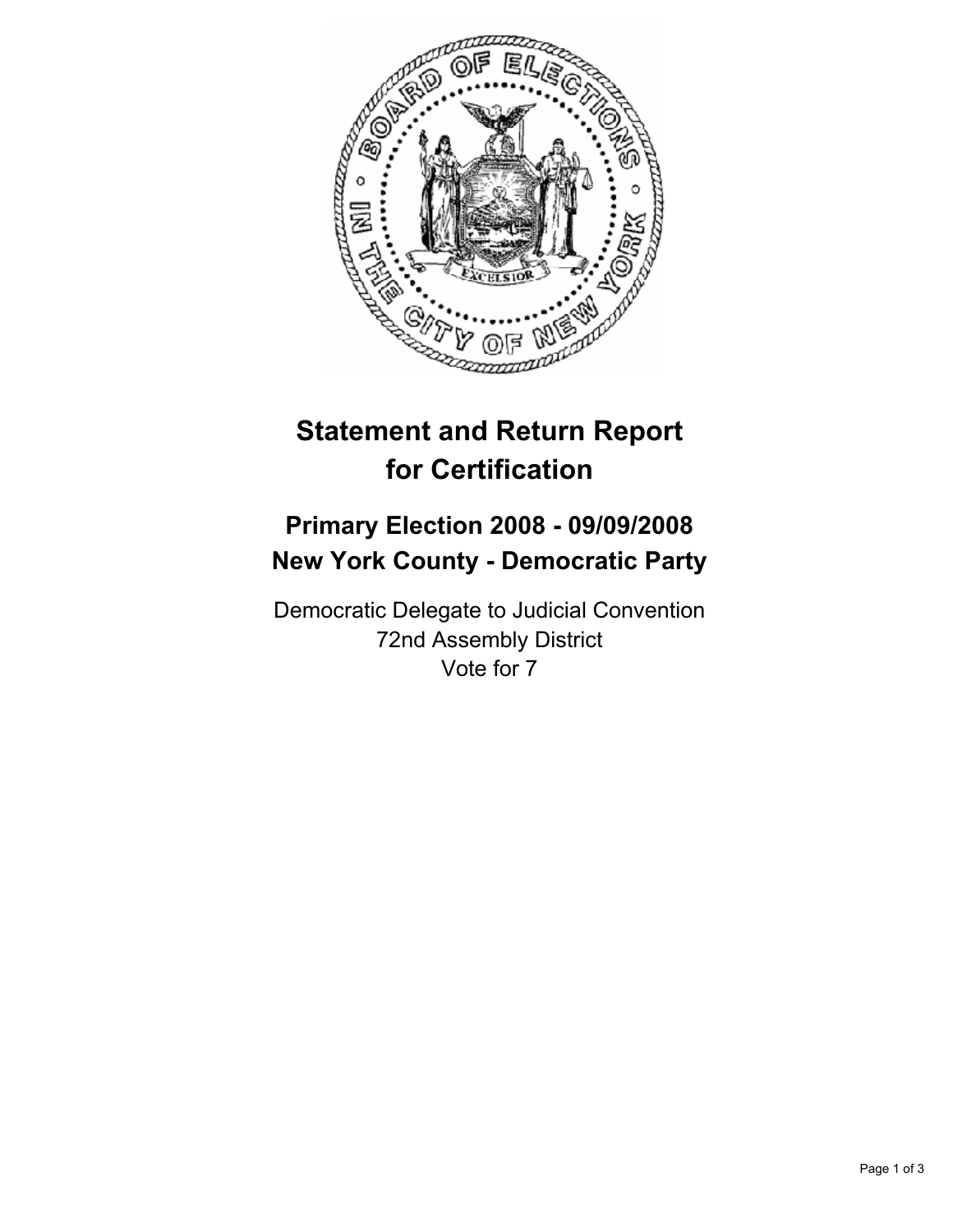

## **Assembly District 72**

| <b>EMERGENCY</b>           | 33     |
|----------------------------|--------|
| ABSENTEE/MILITARY          | 52     |
| <b>AFFIDAVIT</b>           | 271    |
| <b>JUDITH AMARO</b>        | 950    |
| <b>MARISOL ALCANTARA</b>   | 813    |
| LUDOVINO ACEVEDO           | 482    |
| <b>WIGBERTO ASTACIO</b>    | 448    |
| <b>FATIMA P TORRES</b>     | 566    |
| <b>JANE ARRENDELL</b>      | 399    |
| <b>CAMERON DOHERTY</b>     | 472    |
| ROLANDO CESPEDES           | 1,013  |
| PAULETTE SHOMO             | 731    |
| <b>MARTIN COLLINS</b>      | 842    |
| <b>MARCIA D GARCIA</b>     | 909    |
| DINORAH MIGUELINA ZORRILLA | 695    |
| <b>WYATT JOHNSON</b>       | 606    |
| RAMONA GOMEZ               | 1,147  |
| <b>RENATO MENA</b>         | 665    |
| <b>MANNY VELASQUEZ</b>     | 880    |
| PABLO GONZALEZ             | 725    |
| <b>GEORGINA E SANCHEZ</b>  | 710    |
| <b>ALBANIA LOPEZ</b>       | 698    |
| DIOGENES PERDOMO           | 530    |
| <b>MAYRA LINARES</b>       | 1,609  |
| <b>ISABEL EVANGELISTA</b>  | 843    |
| <b>CAROLYN MURTAUGH</b>    | 801    |
| <b>MARTA L PEPIN</b>       | 560    |
| <b>MELBA T DIAZ</b>        | 507    |
| <b>RAYSA CASTILLO</b>      | 527    |
| <b>Total Votes</b>         | 19,128 |